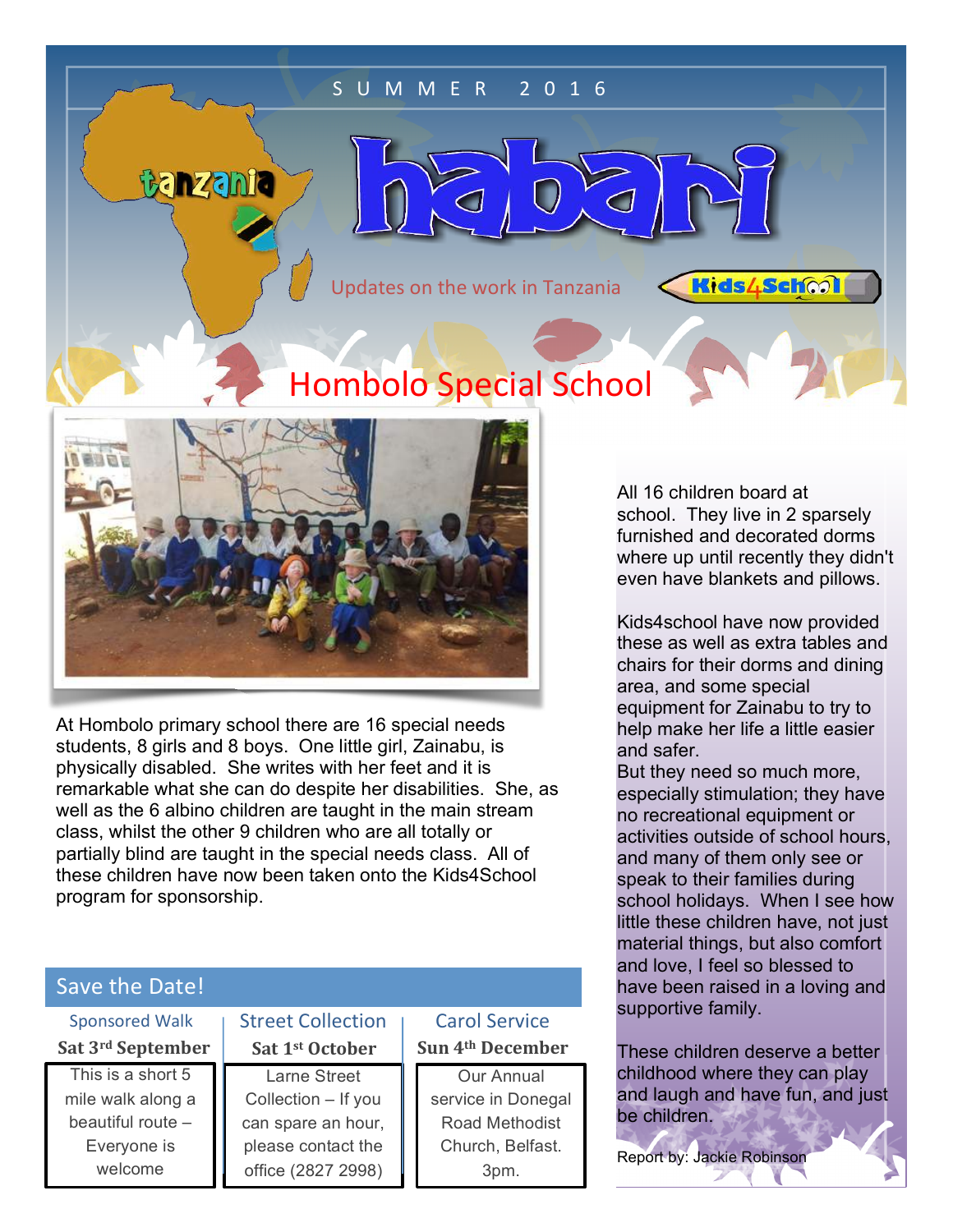## Habari – kids4school Summer 2016



# Fundraising

As many of you know kids4school hold different fundraising events throughout the year. Two of the main events we hold are the Street Collections and our annual Sponsored Walk & BBQ.

We hold two Street Collections each year, usually in April and October. A number of our sponsors very generously give up an hour or two of their time and stand with one our collection boxes. This is a great way of raising funds but also gives us a valuable opportunity to talk to those who stop to donate and do not know what our Mission is all about.

Our Sponsored Walk & BBQ is an annual event normally held in early September and this year will be on Saturday  $3<sup>rc</sup>$ September 2016. This will take place at Hazelbank Park, Newtownabbey. The walk will be along the Duncrue Path and back to Hazelbank again totalling 5miles. Everyone is welcome to join us for this including any four legged family members!!! This is a brilliant way of meeting fellow sponsors and the BBQ at the end always goes down a real treat!!

# Gift Aid

# giftaidit

Have you heard of Gift Aid??

- Gift Aid is an income tax relief scheme available to UK taxpayers who donate to charity
- For every £1 donated to kids4school, we as a charity can claim an extra 25p on every £1 - at no extra cost to you!
- There are no complicated forms needed to claim Gift Aid, all it takes is a signature on a declaration form

Gift Aid is a fantastic way for kids4school to raise extra funds to use on our projects in Tanzania, if this is something you would **Prayer Dairy** Figure 11 I like to sign up for, just call the office on (028) 2827 2998 and **Prayer Dairy** we would be delighted to sort the paperwork for you.

**June 2016** – Pray that the permanent VISA comes through for Jackie so that she can return to Tanzania long term.

**July 2016** – Pray for our July Work & Witness team as they head off to Tanzania on  $7<sup>th</sup>$  July for 2 weeks. Pray that their time out there will be beneficial and that God's love is shown in everything that they do.

**August** – Pray for our Albino, Blind and partially sighted children in Hombolo Special School. These children face more hardships than our other children in main stream education and really need our love and support.

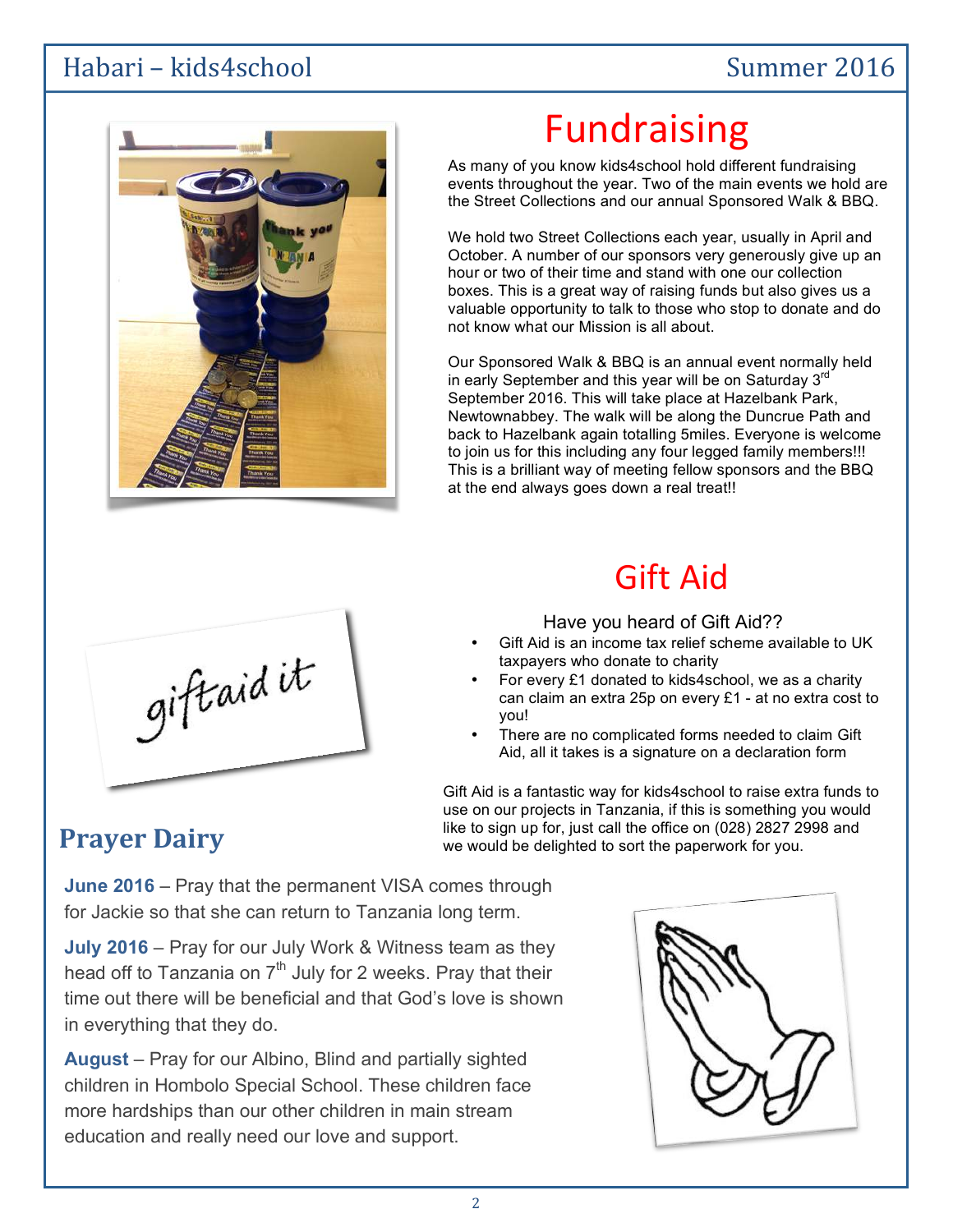## Habari – kids4school Summer 2016

# Vocational Training

Our Vocational Unit has facilitated the training of many young people who cannot progress through School academically. By teaching a trade to these kids, we are

These are bright young minds who, through no fault of their own, cannot make it the academic route. They want to learn, they want to be able to earn a wage and

equipping them with the skills and qualifications needed to obtain employment and provide for their families. Without this facility, children are leaving School with only 7 years education, with no qualifications and the feeling of being a failure.

they want to give themselves a better future. We are in the process of building 3 new Vocational training blocks, where we will be able to offer more training in many other areas. At the moment we are teaching Sewing & Welding, and as our new premises are built we will offer woodwork, metalwork, computer studies, agriculture and other courses suitable for

Tanzania life.





# A day in the life **of the kids4school office**

Each day in the office is different, however, every day we are committed to following God's example and follow His guidance. The office is responsible for carrying out the daily

administration which is required. This involves updating the database whenever our very generous supporters sponsor a child or send us a donation.

We are eager to share how God is at work within the Mission by having a representative speak at various meetings. We therefore contact various churches and groups to tell them about our Mission and offer the opportunity for a representative to attend. Perhaps you are aware of a group who invites speakers along. Please feel free to pass our information on to them. We love being able to share what we do.

There are times when we are extremely busy, for example, whenever we receive letters from the children in Tanzania. These are then forwarded to the relevant sponsors. It is great to see the pictures the children have drawn and be able to share this with our supporters.

Prayer for the Ministry is very important and every Monday morning we have a devotional time within the office, where we pray for the Ministry and for others.

On occasions, people call in to see us in the office and they are made very welcome. We love to put a name to a face. Feel free to call in and see us.

# Over £400 raised already through Easy Fundraising



This scheme is designed to let you shop as usual, but raise funds

for your chosen charity while doing so  $-$  At no extra cost...

**7 easy steps:**

- **1. Go to easyfundraising.co.uk**
- **2. Click into 'Support a good cause'**
- **3. Enter 'kids4school' and hit GO**
- **4. Go to 'Support this cause'**
- **5. Create an account (Follow the instructions online)**
- **6.** Go into 'Search for retailer"
- **7.** Find your appropriate store and shop as usual.